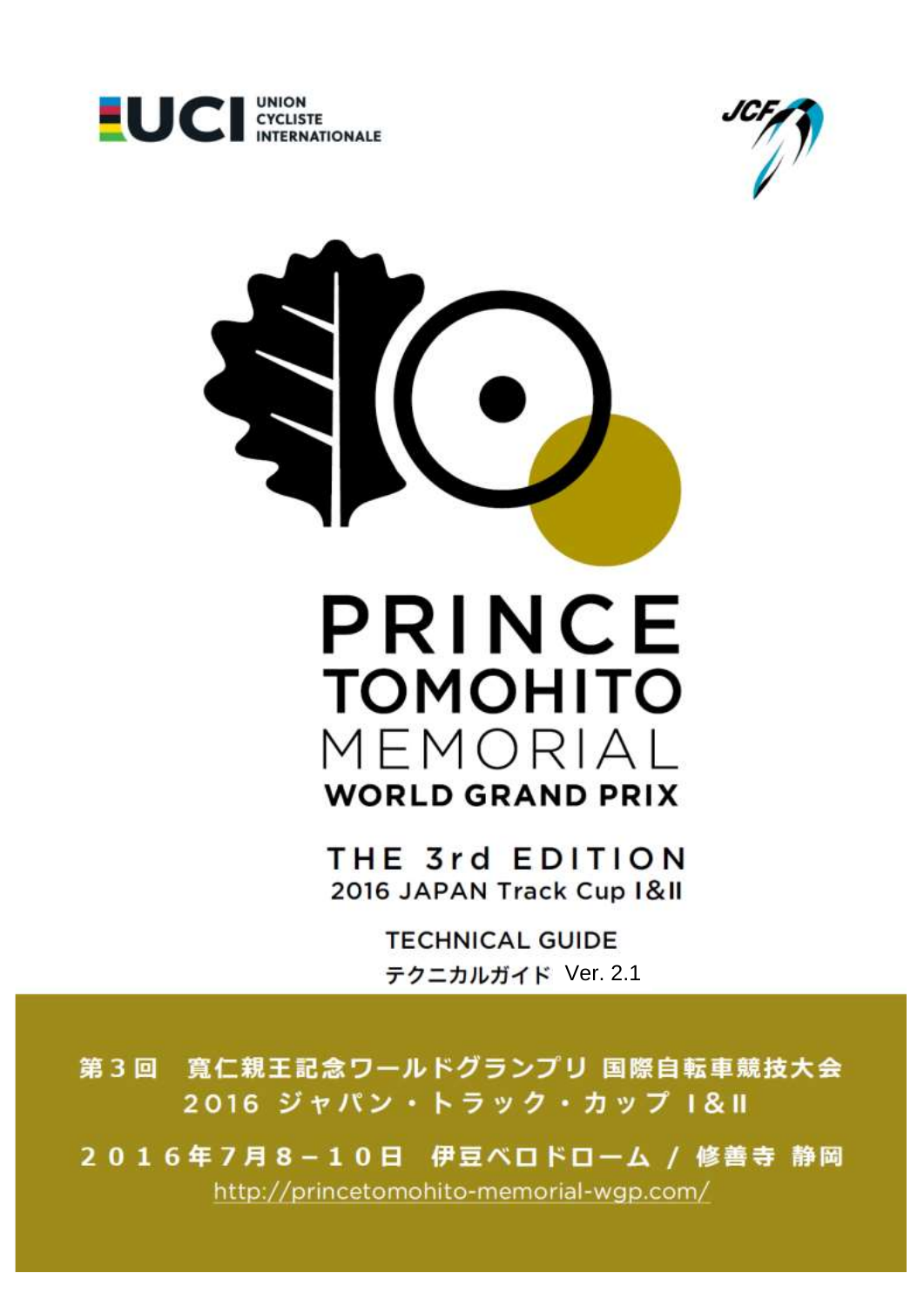# **Information about the Event /** 大会概要

| 1.              | <b>Event Name</b><br>大会名称          | JAPAN TRACK CUP I / II (registered on UCI Track calendar as Class 1)<br>ジャパン・トラック·カップ I/II (UCIトラック日程登録・クラス1)                                                                                                                                                                                                                                                                                                                                      |
|-----------------|------------------------------------|----------------------------------------------------------------------------------------------------------------------------------------------------------------------------------------------------------------------------------------------------------------------------------------------------------------------------------------------------------------------------------------------------------------------------------------------------|
| 2.              | Date<br>期日                         | JAPAN TRACK CUP I: 8 July 2016 / JAPAN TRACK CUP II: 9-10 July 2016<br>ジャパン・トラック·カップ I: 2016年7月8日(金) / ジャパン・トラック·カップ II: 2016年7月9日(土) - 10日(日)                                                                                                                                                                                                                                                                                                     |
| 3.              | Venue<br>会場                        | IZU Velodrome, 1826, Ono, Izu-city, Shizuoka, 410-2402, Japan<br>伊豆ベロドローム. 410-2402 静岡県伊豆市大野1826                                                                                                                                                                                                                                                                                                                                                   |
| 4.              | Track<br>走路                        | Indoor, Length=250m, Wooden<br>屋内, 周長=250m, 木製                                                                                                                                                                                                                                                                                                                                                                                                     |
| 5.              | Class of Event<br>大会のクラス           | <b>UCI Class 1</b><br>UCI クラス1                                                                                                                                                                                                                                                                                                                                                                                                                     |
| 6.              | Organizer<br>主催                    | Japan Cycling Federation (JCF)<br>公益財団法人日本自転車競技連盟                                                                                                                                                                                                                                                                                                                                                                                                  |
| 7.              | Race Management<br>競技主管            | Japan Cycling Federation (JCF)<br>公益財団法人日本自転車競技連盟                                                                                                                                                                                                                                                                                                                                                                                                  |
| 8.              | <b>Race Director</b><br>レース・ディレクター | Tamon IIDA<br>飯田 太文                                                                                                                                                                                                                                                                                                                                                                                                                                |
| 9.              | Details of contact<br>連絡先          | Japan Cycling Federation<br>Address:<br>c/o Jitensha Sogo Bldg., 3-3-1, Kami-Osaki, Shinagawa-ku, Tokyo 141-0021, JAPAN<br>Telephone:<br>$(+81)$ 3-6277-2690<br>Fax:<br>$(+81)$ 3-6277-2691<br>info@jcf.or.jp<br>E-mail:<br>http://jcf.or.jp/<br>Web site:                                                                                                                                                                                         |
|                 | 10 Support<br>後援                   | Japan Olympic Committee<br>日本オリンピック委員会                                                                                                                                                                                                                                                                                                                                                                                                             |
|                 | 11 Cooperation<br>協力               | JKA, Japan Cycle Sports Center<br>公益財団法人JKA. 一般財団法人日本サイクルスポーツセンター                                                                                                                                                                                                                                                                                                                                                                                  |
|                 | 12 Participants<br>参加資格            | Men Elite, Women Elite, Men Junior, Women Junior<br>男子エリート、女子エリート、男子ジュニア、女子ジュニア                                                                                                                                                                                                                                                                                                                                                                    |
|                 | 13 Entry<br>参加申込                   | 27th May, 2016<br>Time limit for enrolment of number of riders:<br>$10th$ June 2016<br>Time limit for enrolment of name of riders:<br>競技者数の参加申込期限:<br>2016年5月27日<br>競技者名の参加申込期限:<br>2016年6月10日                                                                                                                                                                                                                                                     |
| 14 <sup>1</sup> | <b>Event Details</b><br>競技種目       | <b>JAPAN TRACK CUP I:</b><br>ME/WE= Sprint, Keirin, Points race,<br>$MJ =$<br>Scratch, Keirin,<br>$WJ =$<br>Points race, Keirin<br>JAPAN TRACK CUP II:<br>ME/WE= Sprint, Keirin, Omnium,<br>$MJ =$<br>Points race, Keirin,<br>$WJ =$<br>Scratch, Keirin<br>スプリント, ケイリン, ポイントレース,<br>ジャパン・トラック・カップ 1:<br>$ME/WE =$<br>スクラッチ,ケイリン,<br>$MJ =$<br>$WJ =$<br>ポイントレース, ケイリン<br>ジャパン・トラック・カップ Ⅱ:<br>ME/WE= スプリント, ケイリン, オムニアム,<br>$MJ =$<br>ポイントレース,ケイリン, |
| 15              | <b>UCI Points</b>                  | $WJ =$<br>スクラッチ, ケイリン<br>UCI points are awarded to ME, WE, MJ, WJ riders according to UCI regulations art. 3.3.010.<br>UCI規則条項3.3.010に従い, ME, WE, MJ, WJ 競技者にUCIポイントが与えられる.                                                                                                                                                                                                                                                                        |
|                 | 16 Regulations<br>規則               | This race will be held in accordance with UCI Rules and Regulations.<br>Penalties will be assessed solely according to the UCI Penalty Chart.<br>レースはUCIの競技規則にもとづいて行なわれる。罰則は唯一UCIの罰則表が適用される。                                                                                                                                                                                                                                                       |
| 17              | Doping Inspection<br>ドーピング・コントロール  | Doping Inspection will be done at doping control room, prepared near the competition area.<br>ドーピング検査は、競技エリア近くに位置するドーピング検査室で実施する.                                                                                                                                                                                                                                                                                                                  |
| 18              | Insurance<br>保険                    | The organizer will provide first aid on the scene during the event. Participants will be responsible for any<br>further treatment by own insurance.<br>競技中の負傷疾病については,現場における応急措置は主催者にて用意するが,以後の措置については参加者自身の保険により責任を負うこと.                                                                                                                                                                                                                           |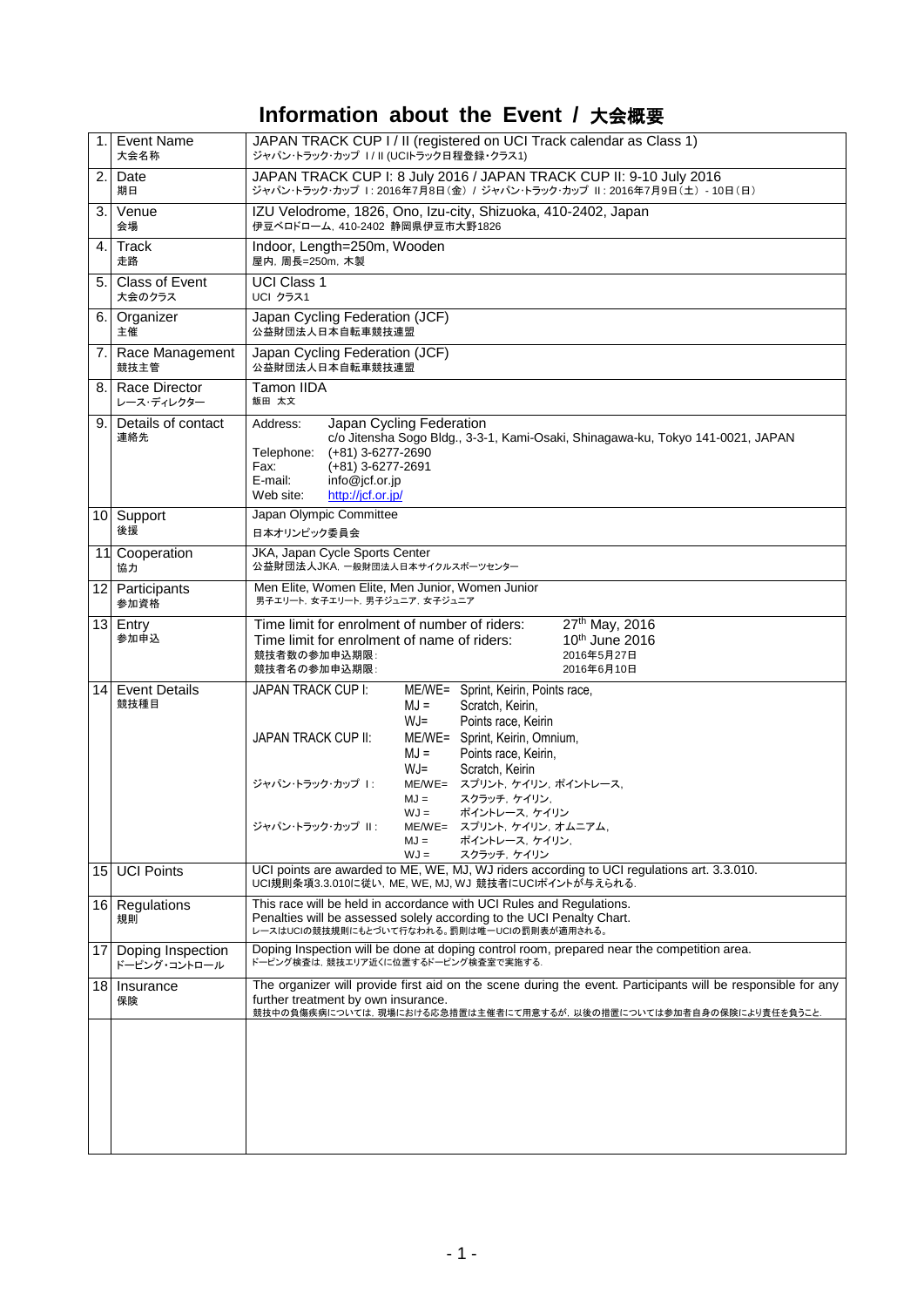| <b>_________________</b> |          |                              |            |                              |  |  |  |  |
|--------------------------|----------|------------------------------|------------|------------------------------|--|--|--|--|
| Event / 種目               |          | MEN / 男子                     | WOMEN / 女子 |                              |  |  |  |  |
|                          |          | ELITE / エリート   JUNIOR / ジュニア |            | ELITE / エリート   JUNIOR / ジュニア |  |  |  |  |
| SPRINT / スプリント           |          |                              |            |                              |  |  |  |  |
| KEIRIN / ケイリン            |          |                              |            |                              |  |  |  |  |
| POINTS RACE / ポイントレース    | 2(I)     | $2$ (II)                     | 2(I)       | 2(I)                         |  |  |  |  |
| SCRATCH / スクラッチ          |          | 2(I)                         |            | $2$ (II)                     |  |  |  |  |
| OMNIUM / オムニアム           | $2$ (II) |                              | $2$ (II)   |                              |  |  |  |  |
| Total / 合計               | 8 Max    | 4 Max                        | 8 Max      | 4 Max                        |  |  |  |  |

#### **Number of Riders per team** <sub>チー</sub>ムあたり競技者数

## **Information about Commissaires, Inspectors & Doctors**

| コミセール等                          |                                                                                         |                                                         |  |  |  |  |
|---------------------------------|-----------------------------------------------------------------------------------------|---------------------------------------------------------|--|--|--|--|
| Name, First name / 氏名           | Function / 役割                                                                           | Qualification / 資格                                      |  |  |  |  |
| ZHAO, Jin Shan<br>趙 錦山          | President of the Commissaires' Panel<br>プレジデント・オブ・ザ・コミセール・パネル                           | <b>UCI International Commissaire</b><br>UCI国際コミセール      |  |  |  |  |
| Jose Adolfo B Cruz              | Member of the Commissaires' Panel<br>Judge Referee<br>ジャッジ・レフェリー                        | <b>UCI International Commissaire</b><br>UCI国際コミセール      |  |  |  |  |
| <b>YUE Walter</b>               | Member of the Commissaires' Panel<br>Race Secretary<br>メンバー・オブ・ザ・コミセール・パネル<br>レース・セクレタリ | <b>UCI International Commissaire</b><br>UCI国際コミセール      |  |  |  |  |
| KIKUCHI Tsunenori<br>菊池 津根徳     | Member of the Commissaires' Panel<br>Starter<br>メンバー・オブ・ザ・コミセール・パネル<br>スタータ             | <b>UCI International Commissaire</b><br>UCI国際コミセール      |  |  |  |  |
| <b>SAITO Koichiro</b><br>齋藤 晃一郎 | Finish Line /Timekeeper Commissaire<br>フィニッシュライン/タイムキーパー・コミセール                          | 1 <sup>st</sup> Grade National Commissaire<br>1級国内コミセール |  |  |  |  |
| NAKANO Koichiro<br>中野功一朗        | Lead Doping Control Officer<br>リード・ドーピング・コントロール・オフィサー                                   | Japan Anti-Doping Agency<br>日本アンチドーピング機構                |  |  |  |  |
| TERAKADO Atsuhiko<br>寺門 厚彦      | Race Doctor<br>大会医師                                                                     | <b>OHITO Clinic</b><br>大仁クリニック                          |  |  |  |  |

### **Permanence**

ペルマナンス

The Permanence in the IZU velodrome main lobby will be open for 4 days: From 07 July (12:30) to 10 July (18:00) 伊豆ベロドロームのペルマナンスは7月7日(木)12:30から7月10日(日)18:00までの4日間にわたり開設する。

## **License Inspection**

ライセンス・コントロール

License control will be done from 16:00,  $7<sup>th</sup>$  July 2016 at permanence, which in the velodrome. ライセンス・コントロールは,競技場内のペルマナンスで7月7日16:00から実施する.

## **Team Managers' Meeting**

チーム監督会議

Team Managers' Meeting will be held from 17:00, 7<sup>th</sup> July 2016 in the velodrome. チーム監督会議は,競技場内で7月7日17:00より開催する.

## **Doping Inspection**

ドーピング・コントロール

Doping Inspection will be done at doping control room, prepared in the velodrome. ドーピング検査は,競技場内のドーピング検査室で実施する.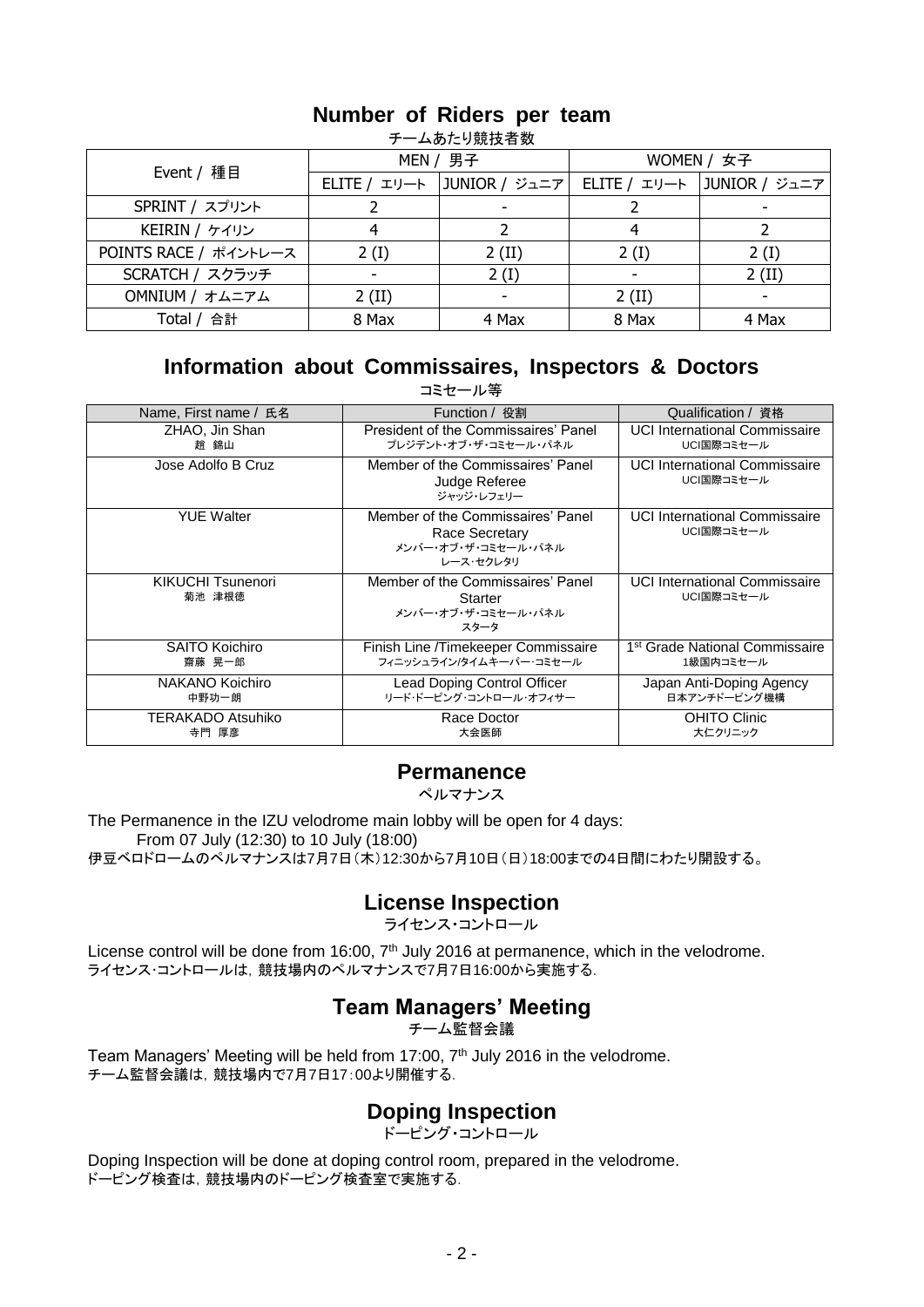# **Official Hotel**

公式ホテル

| Name of Hotel/ホテル名                       | Address/住所                                                                     | Tel./電話           |
|------------------------------------------|--------------------------------------------------------------------------------|-------------------|
| <b>CYTEL</b><br>サイテル                     | 1826, Ono, Izu-city, Shizuoka, 410-2402<br>410-2402 静岡県伊豆市大野1826               | +81 (558) 79 0640 |
| HOTEL SUNVALLEY ANNEX<br>ホテルサンバレー「アネックス」 | 351-1, Nagaoka, Izunokuni-city, Shizuoka, 410-2211<br>410-2211 静岡県伊豆の国市長岡351-1 | +81 (55) 948 3800 |

## **Hospital**

病院

| Name of hospital/病院名                                    | Address/住所                                                | Tel./電話      |  |  |  |  |  |
|---------------------------------------------------------|-----------------------------------------------------------|--------------|--|--|--|--|--|
| Juntendo University Shizuoka Hospital<br>順天堂大学医学部附属静岡病院 | 1129, Nagaoka, Izunokuni-shi, Shizuoka<br>静岡県伊豆の国市長岡 1129 | 055-948-3111 |  |  |  |  |  |
| Izu Health Medical Center<br>田方保健医療対策協会・伊豆保健医療センター      | 270-1, Takyo, Izunokuni-shi, Shizuoka<br>静岡県伊豆の国市田京 270-1 | 0558-76-0111 |  |  |  |  |  |
| Ohito Clinic<br>大仁クリニック                                 | 372-1, Ohito, Izunokuni-shi, Shizuoka<br>静岡県伊豆の国市大仁 372-1 | 0558-76-2556 |  |  |  |  |  |

# **Points Table for UCI Ranking**

|                   | UCIランキング・ポイント表         |         |       |                |       |  |  |  |  |  |
|-------------------|------------------------|---------|-------|----------------|-------|--|--|--|--|--|
|                   | <b>ELITE / JUNIORS</b> |         |       |                |       |  |  |  |  |  |
|                   | Rank                   | Class 1 |       | Class 2        |       |  |  |  |  |  |
|                   |                        | Men     | Women | Men            | Women |  |  |  |  |  |
|                   | 1                      | 200     | 200   | 100            | 100   |  |  |  |  |  |
|                   | $\overline{2}$         | 180     | 180   | 90             | 90    |  |  |  |  |  |
|                   | 3                      | 160     | 160   | 80             | 80    |  |  |  |  |  |
|                   | 4                      | 150     | 150   | 75             | 75    |  |  |  |  |  |
|                   | 5                      | 140     | 140   | 70             | 70    |  |  |  |  |  |
|                   | 6                      | 130     | 130   | 65             | 65    |  |  |  |  |  |
|                   | $\overline{7}$         | 120     | 120   | 60             | 60    |  |  |  |  |  |
|                   | 8                      | 110     | 110   | 55             | 55    |  |  |  |  |  |
|                   | $\boldsymbol{9}$       | 100     | 100   | 50             | 50    |  |  |  |  |  |
|                   | 10                     | 90      | 90    | 45             | 45    |  |  |  |  |  |
| Individual events | 11                     | 82      | 82    | 41             | 41    |  |  |  |  |  |
|                   | 12                     | 76      | 76    | 38             | 38    |  |  |  |  |  |
|                   | 13                     | 70      | 70    | 35             | 35    |  |  |  |  |  |
|                   | 14                     | 64      | 64    | 32             | 32    |  |  |  |  |  |
|                   | 15                     | 58      | 58    | 29             | 29    |  |  |  |  |  |
|                   | 16                     | 52      | 52    | 26             | 26    |  |  |  |  |  |
|                   | 17                     | 48      | 48    | 24             | 24    |  |  |  |  |  |
|                   | 18                     | 44      | 44    | 22             | 22    |  |  |  |  |  |
|                   | 19                     | 40      | 40    | 20             | 20    |  |  |  |  |  |
|                   | 20                     | 36      | 36    | 18             | 18    |  |  |  |  |  |
|                   | 21                     | 32      | 32    | 16             | 16    |  |  |  |  |  |
|                   | 22                     | 28      | 28    | 14             | 14    |  |  |  |  |  |
|                   | 23                     | 24      | 24    | 12             | 12    |  |  |  |  |  |
|                   | 24                     | 20      | 20    | 10             | 10    |  |  |  |  |  |
|                   | $25$ to $X$            | 1       | 1     | $\overline{1}$ | 1     |  |  |  |  |  |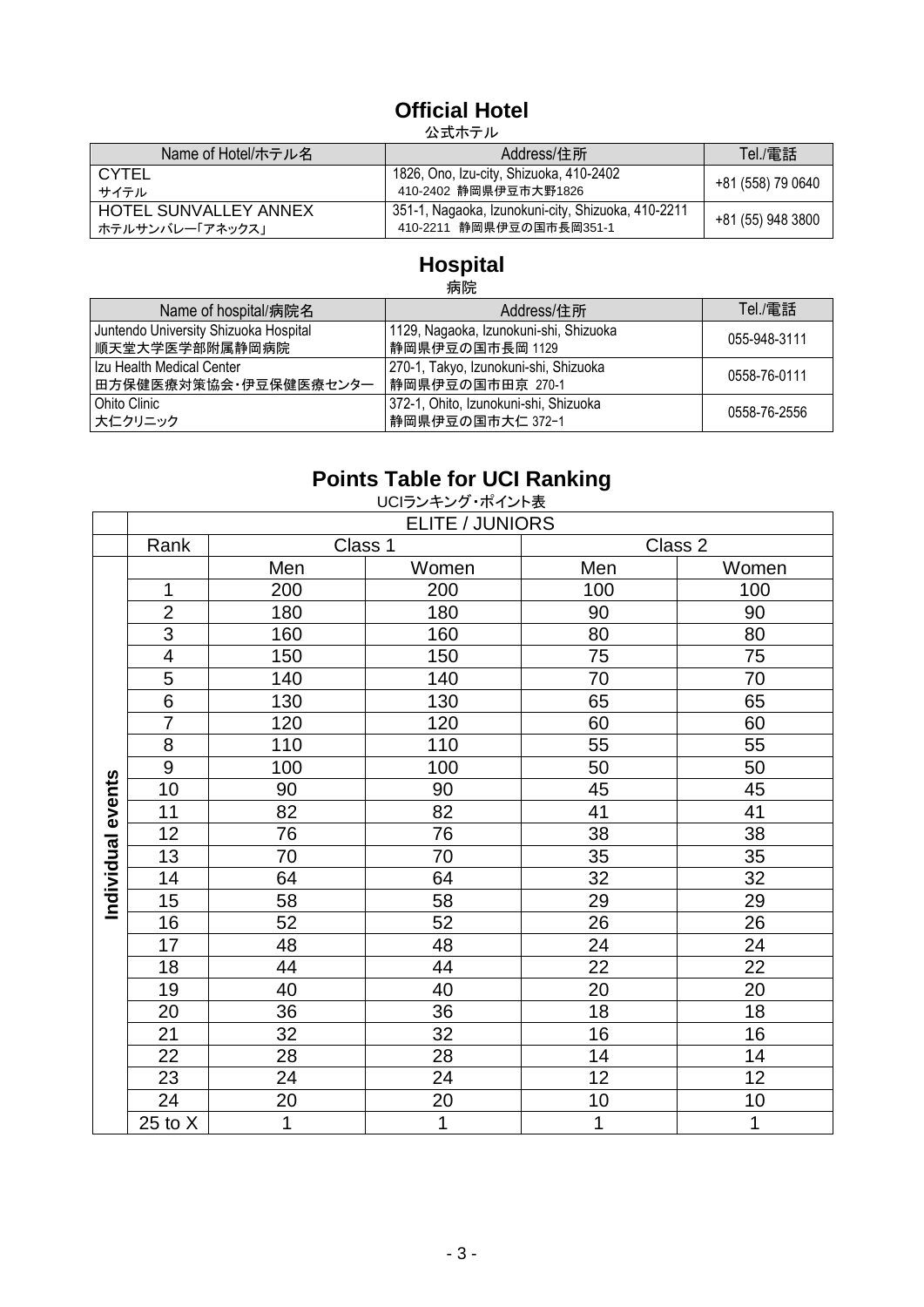## **PRIZE TABLE** 賞金表

#### JAPAN TRACK CUP I

|      | Men Eli |         |  |  |  |
|------|---------|---------|--|--|--|
| Rank | Sprint  | Keirin  |  |  |  |
|      | ¥6,000  | ¥6,000  |  |  |  |
| 2    | ¥4,000  | ¥4,000  |  |  |  |
| 3    | ¥2,000  | ¥2,000  |  |  |  |
|      | ¥12,000 | ¥12,000 |  |  |  |

|      | Men Junior |        |  |
|------|------------|--------|--|
| Rank | Scratch    | Keirin |  |
|      | ¥0         | ¥0     |  |
|      | ¥0         | ¥0     |  |
|      | ¥0         | ¥0     |  |
|      | ¥0         | ¥0     |  |

|      | Men Elite |         |  |             | Women Elite |         |  |             | Total   |
|------|-----------|---------|--|-------------|-------------|---------|--|-------------|---------|
| Rank | Sprint    | Keirin  |  | Points race | Sprint      | Keirin  |  | Points race |         |
|      | ¥6.000    | 46,000  |  | 46.000      | ¥6,000      | ¥6,000  |  | 46.000      | ¥36,000 |
|      | ¥4.000    | ¥4,000  |  | ¥4.000      | ¥4.000      | ¥4,000  |  | 44.000      | ¥24,000 |
| 3    | 42.000    | 42.000  |  | ¥2.000      | 42.000      | 42.000  |  | 42.000      | ¥12,000 |
|      | ¥12,000   | ¥12,000 |  | ¥12.000     | ¥12.000     | ¥12,000 |  | ¥12,000     | ¥72,000 |

|         |        | Women Junior                                               |                 |
|---------|--------|------------------------------------------------------------|-----------------|
| Scratch | Keirin | Points race                                                | Keirin          |
|         |        | ¥0                                                         | 40 <sup>1</sup> |
| 2       |        | ¥0                                                         | 40 <sup>1</sup> |
| 3       |        | $*0$                                                       | 40 <sup>1</sup> |
|         |        | ¥0                                                         | 40 <sup>1</sup> |
|         |        | Men Junior<br>¥0<br>¥0<br>¥0<br>¥0<br>¥0<br>¥0<br>¥0<br>¥0 |                 |

| Total |    |
|-------|----|
|       | ¥0 |
|       | ¥0 |
|       | ¥0 |
|       | v  |

#### JAPAN TRACK CUP II

|                | Men Elite   |         |               |  | Women Elite  |         |         |  | Total   |
|----------------|-------------|---------|---------------|--|--------------|---------|---------|--|---------|
| Rank           | Sprint      | Keirin  | <b>Omnium</b> |  | Sprint       | Keirin  | Omnium  |  |         |
|                | 46.000      | ¥6.000  | ¥6,000        |  | ¥6.000       | ¥6,000  | ¥6,000  |  | ¥36,000 |
| 2              | ¥4.000      | ¥4.000  | ¥4,000        |  | ¥4.000       | ¥4.000  | ¥4,000  |  | ¥24,000 |
| 3 <sup>1</sup> | 42,000      | 42,000  | ¥2,000        |  | 42,000       | ¥2,000  | ¥2,000  |  | ¥12,000 |
|                | ¥12,000     | ¥12,000 | ¥12,000       |  | ¥12,000      | ¥12,000 | ¥12,000 |  | ¥72,000 |
|                |             |         |               |  |              |         |         |  |         |
|                | Men Junior  |         |               |  | Women Junior |         |         |  | Total   |
| Rank           | Points race | Keirin  |               |  | Scratch      | Keirin  |         |  |         |
|                | ¥0          | ¥0      |               |  | ¥0           | $*0$    |         |  | ¥0      |
| $\overline{2}$ | ¥0          | ¥0      |               |  | ¥0           | $*0$    |         |  | ¥0      |
| $\mathcal{R}$  | ¥∩I         | ¥∩l     |               |  | ¥∩l          | ¥∩I     |         |  | ¥∩l     |

| Rank | Points race     | Keirin          | Scratch | Keirin |  |
|------|-----------------|-----------------|---------|--------|--|
|      | ¥0              | ¥0              | ¥0      | ¥0     |  |
|      | 40 <sub>l</sub> | 40 <sub>1</sub> | ¥0      | ¥0     |  |
|      | ¥0              | ¥0              | ¥0      | $*0$   |  |
|      | 40 <sub>1</sub> | ¥0              | ¥0      | ¥0     |  |

**TOTAL**  $*144,000$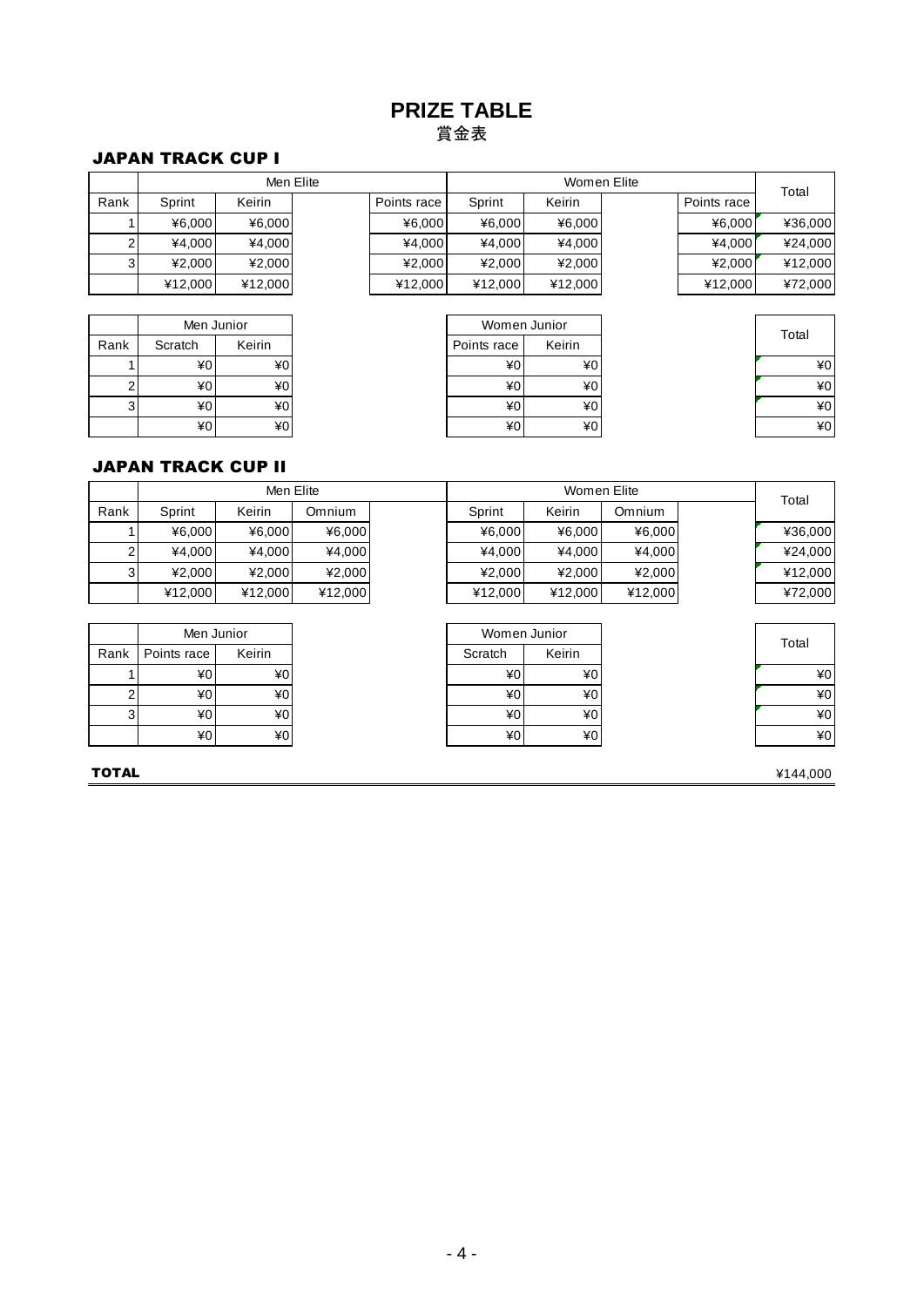### **Event Schedule «draft»** 大会日程(案)

### JAPAN TRACK CUP I

| Date         | from         | to          |           | <b>Category Descipline</b>   | <b>Phase</b>                    | カテゴリ   | 種目              | 段階            |
|--------------|--------------|-------------|-----------|------------------------------|---------------------------------|--------|-----------------|---------------|
| 8-Jul<br>Fri | 7:30<br>8:30 | 9:45        |           | Door open<br>Rest / Training |                                 |        | 開場<br>休憩/トレーニング |               |
|              | 9:00         |             |           | <b>Commissaires Meeting</b>  |                                 |        | コミセール・ミーティング    |               |
|              | 9:30         |             |           | <b>Press Meeting</b>         |                                 |        | プレス・ミーティング      |               |
|              | 9:45         | 10:00       |           | Interval                     |                                 |        | インターバル          |               |
|              | 10:00        | 10:30       | ME        | Keirin                       | 1st Rounds                      | 男子エリート | ケイリン            | 第1回戦          |
|              | 10:30        | 10:40       | WE        | Sprint                       | Qualifying Heats - 200m FTT     | 女子エリート | スプリント           | 予選(200 MFTT)  |
|              | 10:40        | 10:55       |           | Interval                     |                                 |        | インターバル          |               |
|              | 10:55        | 11:25       | ME        | Keirin                       | Repechages                      | 男子エリート | ケイリン            | 敗者復活戦         |
|              | 11:25        | 11:45       | <b>MJ</b> | Scratch 8 km                 | Final                           | 男子ジュニア | スクラッチ           | 決勝            |
|              | 11:45        |             | WJ        | Keirin                       | Final                           | 女子ジュニア | ケイリン            | 決勝            |
|              |              | 12:05       | <b>ME</b> | Keirin                       | 1/2 Finals                      | 男子エリート | ケイリン            | 第2回戦          |
|              | 12:05        |             | <b>MJ</b> | Scratch 8 km                 | Awarding ceremony               | 男子ジュニア | スクラッチ           | 表彰式           |
|              |              | 12:20       | WJ        | Keirin                       | Awarding ceremony               | 女子ジュニア | ケイリン            | 表彰式           |
|              | 12:20        |             | WE        | Sprint                       | 1/2 Finals (1st Ride)           | 女子エリート | スプリント           | 1/2決勝(第1回戦)   |
|              |              |             | WE        | Sprint                       | 1/2 Finals (2nd Ride)           | 女子エリート | スプリント           | 1/2決勝(第2回戦)   |
|              |              | 12:35       | WE        | Sprint                       | 1/2 Finals (3rd Ride)           | 女子エリート | スプリント           | 1/2決勝(第3回戦)   |
|              | 12:35        | 13:10       | <b>WE</b> | Points race 20km             | Final                           | 女子エリート | ポイントレース 20 km   | 決勝            |
|              | 13:10        |             | <b>WE</b> | Sprint                       | Final for 3-4 places (1st Ride) | 女子エリート | スプリント           | 3-4位決定戦(第1回戦) |
|              |              |             | WE        | Sprint                       | Final for 1-2 places (1st Ride) | 女子エリート | スプリント           | 1-2位決定戦(第1回戦) |
|              |              | 13:20       | WE        | Sprint                       | Final for 5-8 places            | 女子エリート | スプリント           | 5-8位決定戦       |
|              | 13:20        |             | ME        | Keirin                       | Final for 7-12 places           | 男子エリート | ケイリン            | 7-12位決定戦      |
|              |              | 13:35       | ME        | Keirin                       | Final for 1-6 places            | 男子エリート | ケイリン            | 決勝            |
|              | 13:35        |             | WE        | Sprint                       | Final for 3-4 places (2nd Ride) | 女子エリート | スプリント           | 3-4位決定戦(第2回戦) |
|              |              | 13:40       | WE        | Sprint                       | Final for 1-2 places (2nd Ride) | 女子エリート | スプリント           | 1-2位決定戦(第2回戦) |
|              | 13:40        | 13:45       | WE        | Points race 20km             | Awarding ceremony               | 女子エリート | ポイントレース 20 km   | 表彰式           |
|              | 13:45        |             | <b>WE</b> | Sprint                       | Final for 3-4 places (3rd Ride) | 女子エリート | スプリント           | 3-4位決定戦(第3回戦) |
|              |              | 13:50       | <b>WE</b> | Sprint                       | Final for 1-2 places (3rd Ride) | 女子エリート | スプリント           | 1-2位決定戦(第3回戦) |
|              | 13:50        | 14:00       | ME        | Keirin                       | Awarding ceremony               | 男子エリート | ケイリン            | 表彰式           |
|              | 14:00        | 14:05       | <b>WE</b> | Sprint                       | Awarding ceremony               | 女子エリート | スプリント           | 表彰式           |
|              | 14:05        | 14:35       |           | Rest / Training              |                                 |        | 休憩/トレーニング       |               |
|              | 14:35        | 15:10       | ME        | Sprint                       | Qualifying Heats - 200m FTT     | 男子エリート | スプリント           | 予選(200 MFTT)  |
|              | 15:10        |             | <b>MJ</b> | Keirin                       | 1st Rounds                      | 男子ジュニア | ケイリン            | 第1回戦          |
|              |              | 15:40       | WE        | Keirin                       | 1st Rounds                      | 女子エリート | ケイリン            | 第1回戦          |
|              | 15:40        | 16:25       | <b>ME</b> | Points race 30km             | Final                           | 男子エリート | ポイントレース 30 km   | 決勝            |
|              | 16:25        | 16:35       | ME        | Sprint                       | 1/4 Finals                      | 男子エリート | スプリント           | 1/4決勝(第1回戦)   |
|              | 16:35        | 16:50       | 0:00      | Interval                     | 0:00                            |        | インターバル          |               |
|              | 16:50        | 16:55       | MJ        | Keirin                       | Final for 1-6 places            | 男子ジュニア | ケイリン            | 決勝            |
|              | 16:55        | 17:05       | ME        | Sprint                       | 1/2 Finals (1st Ride)           | 男子エリート | スプリント           | 1/2決勝(第1回戦)   |
|              |              | 17:05 17:30 | WJ        | Points Race 10km             | Final                           | 女子ジュニア | ポイントレース 10 km   | 決勝            |
|              | 17:30        |             | ME        | Sprint                       | 1/2 Finals (2nd Ride)           | 男子エリート | スプリント           | 1/2決勝(第2回戦)   |
|              |              | 17:35       | ME        | Sprint                       | 1/2 Finals (3rd Ride)           | 男子エリート | スプリント           | 1/2決勝(第3回戦)   |
|              | 17:35        | 17:45       | ME        | Points race 30km             | Awarding ceremony               | 男子エリート | ポイントレース 30 km   | 表彰式           |
|              | 17:45        | 17:50       | <b>MJ</b> | Keirin                       | Awarding ceremony               | 男子ジュニア | ケイリン            | 表彰式           |
|              | 17:50        | 17:55       | 0:00      | Interval                     | 0:00                            |        | インターバル          |               |
|              | 17:55        | 18:05       | WE        | Keirin                       | Final for 1-6 places            | 女子エリート | ケイリン            | 決勝            |
|              | 18:05        |             | ME        | Sprint                       | Final for 3-4 places (1st Ride) | 男子エリート | スプリント           | 3-4位決定戦(第1回戦) |
|              |              |             | ME        | Sprint                       | Final for 1-2 places (1st Ride) | 男子エリート | スプリント           | 1-2位決定戦(第1回戦) |
|              |              | 18:15       | ME        | Sprint                       | Final for 5-8 places            | 男子エリート | スプリント           | 5-8位決定戦       |
|              | 18:15        | 18:20       | WJ        | Points Race 10km             | Awarding ceremony               | 女子ジュニア | ポイントレース 10 km   | 表彰式           |
|              | 18:20        |             | ME        | Sprint                       | Final for 3-4 places (2nd Ride) | 男子エリート | スプリント           | 3-4位決定戦(第2回戦) |
|              |              | 18:25       | ME        | Sprint                       | Final for 1-2 places (2nd Ride) | 男子エリート | スプリント           | 1-2位決定戦(第2回戦) |
|              | 18:25        | 18:30       | 0:00      | Interval                     | 0:00                            |        | インターバル          |               |
|              | 18:30        |             | ME        | Sprint                       | Final for 3-4 places (3rd Ride) | 男子エリート | スプリント           | 3-4位決定戦(第3回戦) |
|              |              | 18:30       | ME        | Sprint                       | Final for 1-2 places (3rd Ride) | 男子エリート | スプリント           | 1-2位決定戦(第3回戦) |
|              | 18:30        |             | WE        | Keirin                       | Awarding ceremony               | 女子エリート | ケイリン            | 表彰式           |
|              |              | 18:45       | ME        | Sprint                       | Awarding ceremony               | 男子エリート | スプリント           | 表彰式           |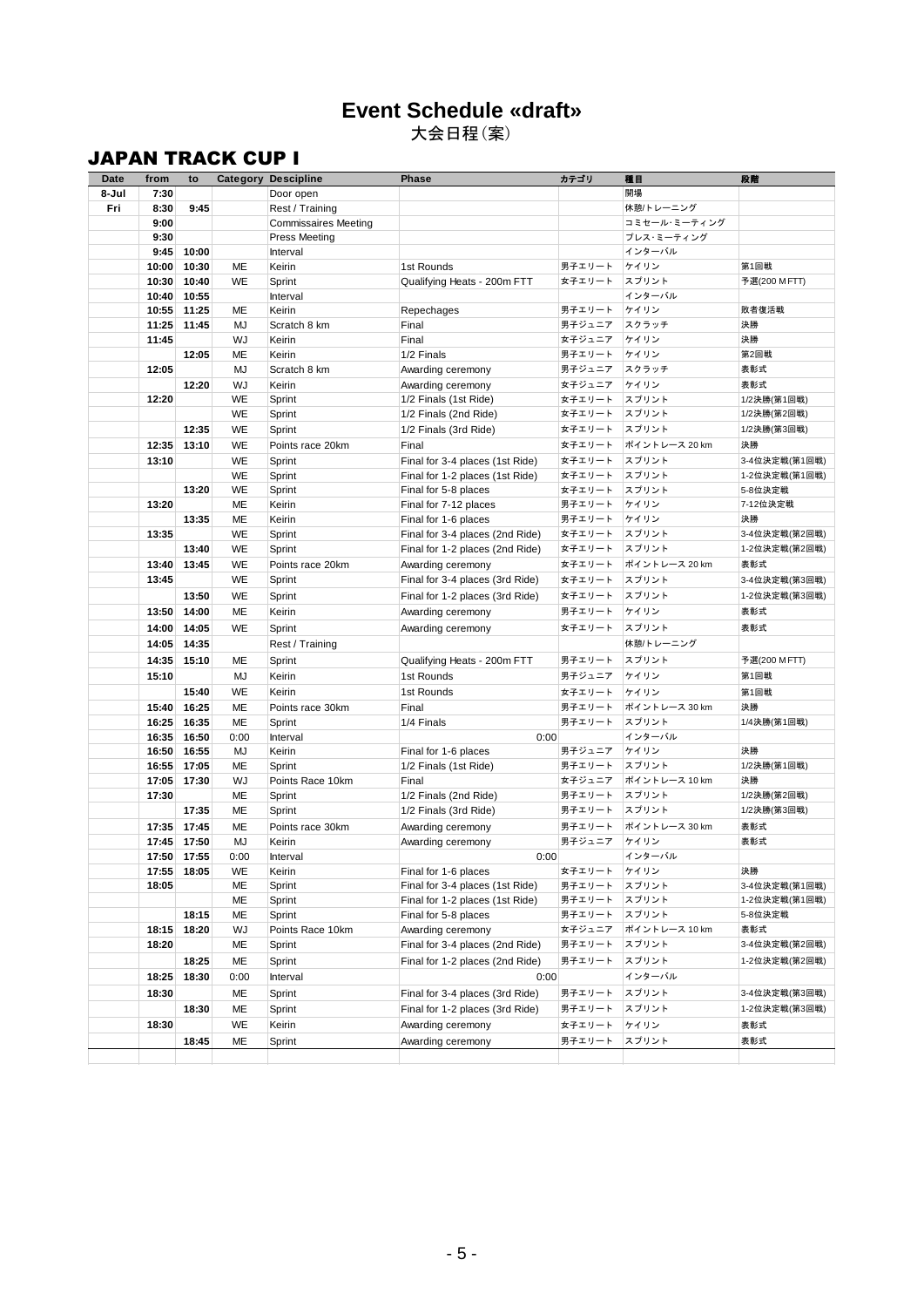## JAPAN TRACK CUP II

| <b>JAPAN TRACK CUP II</b> |                |                |                        |                                         |                                                                    |                  |                      |                                   |
|---------------------------|----------------|----------------|------------------------|-----------------------------------------|--------------------------------------------------------------------|------------------|----------------------|-----------------------------------|
| Date<br>9-Jul             | from<br>8:00   | to             |                        | <b>Category Descipline</b><br>Door open | <b>Phase</b>                                                       | カテゴリ             | 種目<br>開場             | 段階                                |
| Sat                       | 9:00           | 10:15          |                        | Rest / Training                         |                                                                    |                  | 休憩/トレーニング            |                                   |
|                           | 9:30           |                |                        | <b>Commissaires Meeting</b>             |                                                                    |                  | コミセール·ミーティング         |                                   |
|                           | 10:00          |                |                        | <b>Press Meeting</b>                    |                                                                    |                  | プレス・ミーティング           |                                   |
|                           | 10:15          | 10:30          |                        | Interval                                |                                                                    |                  | インターバル               |                                   |
|                           | 9:30<br>10:00  | 10:10<br>10:15 |                        | OMNIUM Q<br>Keirin                      |                                                                    |                  | オムニアム予選<br>ケイリン      | ポイント・レース (10 km)<br>第1回戦          |
|                           |                | 10:40          | ME                     | Keirin                                  | 1st Rounds                                                         | 男子エリート           | ケイリン                 | 第1回戦                              |
|                           | 10:40          | 11:00          | WE                     | <b>OMNIUM I</b>                         | Scratch 10 km                                                      | 女子エリート           | オムニアムト               | スクラッチ(10 km)                      |
|                           | 11:00          | 11:30          | ME                     | <b>OMNIUM I</b>                         | Scratch 15 km                                                      | 男子エリート           | オムニアムト               | スクラッチ(15 km)                      |
|                           | 11:30          | 11:55          | MJ                     | Points Race 15km                        | Final                                                              | 男子ジュニア           | ポイントレース 15 km 決勝     |                                   |
|                           | 11:55<br>12:10 | 12:10<br>12:40 | 0:00<br>ME             | Interval<br>Keirin                      | 0:00<br>Repechages                                                 | 男子エリート           | インターバル<br>ケイリン       | 敗者復活戦                             |
|                           | 12:40          | 13:20          | <b>WE</b>              | <b>OMNIUM II</b>                        | Individual Pursuit 3 km                                            | 女子エリート           | オムニアムⅡ               | 個人パーシュート (3 km)                   |
|                           | 13:20          | 14:55          | <b>ME</b>              | <b>OMNIUM II</b>                        | Individual Pursuit 4 km                                            | 男子エリート           | オムニアムⅡ               | 個人パーシュート (4 km)                   |
|                           | 14:55          | 15:00          | MJ                     | Keirin                                  | 1st Rounds                                                         | 男子ジュニア           | ケイリン                 | 第1回戦                              |
|                           | 15:00          | 15:05          | MJ                     | Points Race 15km                        | Awarding ceremony                                                  | 男子ジュニア           | ポイントレース 15 km        | 表彰式                               |
|                           | 15:05<br>15:20 | 15:20<br>15:35 | ME<br>0:00             | Keirin<br>Interval                      | 1/2 Finals<br>0:00                                                 | 男子エリート           | ケイリン<br>インターバル       | 第2回戦                              |
|                           | 15:35          | 15:55          | <b>WE</b>              | <b>OMNIUM III</b>                       | Elimination                                                        | 女子エリート           | オムニアム III            | エリミネイション                          |
|                           | 15:55          | 16:15          | ME                     | <b>OMNIUM III</b>                       | Elimination                                                        | 男子エリート           | オムニアム III            | エリミネイション                          |
|                           | 16:15          |                | ME                     | Keirin                                  | Final for 7-12 places                                              | 男子エリート           | ケイリン                 | 7-12位決定戦                          |
|                           |                |                | WE                     | Keirin                                  | Final for 1-6 places                                               | 女子エリート           | ケイリン                 | 決勝                                |
|                           |                | 16:35          | ME                     | Keirin                                  | Final for 1-6 places                                               | 男子エリート           | ケイリン                 | 決勝                                |
|                           | 16:35          | 16:50          | <b>WE</b><br><b>ME</b> | Keirin<br>Keirin                        | Awarding ceremony<br>Awarding ceremony                             | 女子エリート<br>男子エリート | ケイリン<br>ケイリン         | 表彰式<br>表彰式                        |
|                           |                |                |                        |                                         |                                                                    |                  |                      |                                   |
| <b>Date</b><br>10-Jul     | from<br>6:30   | to             | Category               | <b>Descipline</b><br>Door open          | <b>Phase</b>                                                       | カテゴリ             | 種目<br>開場             | 段階                                |
| Sun                       | 7:30           | 8:45           |                        | Rest / Training                         |                                                                    |                  | 休憩/トレーニング            |                                   |
|                           | 8:00           |                |                        | <b>Commissaires Meeting</b>             |                                                                    |                  | コミセール·ミーティング         |                                   |
|                           | 8:30           |                |                        | <b>Press Meeting</b>                    |                                                                    |                  | プレス・ミーティング           |                                   |
|                           | 8:45           | 9:00           |                        | Interval                                |                                                                    |                  | インターバル               |                                   |
|                           | 9:00<br>9:35   | 9:35<br>9:45   | МE<br>WE               | Sprint<br>Sprint                        | Qualifying Heats - 200m FTT<br>Qualifying Heats - 200m FTT         | 男子エリート<br>女子エリート | スプリント<br>スプリント       | 予選(200 M FTT)<br>予選(200 M FTT)    |
|                           | 9:45           | 10:30          | ME                     | <b>OMNIUM IV</b>                        | 1 km TT                                                            | 男子エリート           | オムニアムIV              | 1 km タイムトライアル                     |
|                           | 10:30          | 10:45          | <b>WE</b>              | <b>OMNIUM IV</b>                        | 500 m TT                                                           | 女子エリート           | オムニアム IV             | 500 m タイムトライアル                    |
|                           | 10:45          | 11:00          | ME                     | Sprint                                  | 1/8 Finals                                                         | 男子エリート           | スプリント                | 1/8決勝                             |
|                           | 11:00          |                | MJ                     | Keirin<br>Keirin                        | Final for 1-6 places                                               | 男子ジュニア<br>女子ジュニア | ケイリン<br>ケイリン         | 決勝<br>決勝                          |
|                           | 11:15          | 11:15          | WJ<br>WE               | Sprint                                  | Final for 1-6 places<br>1/4 Finals                                 | 女子エリート           | スプリント                | 1/4決勝                             |
|                           |                | 11:40          | ME                     | Sprint                                  | 1/4 Finals                                                         | 男子エリート           | スプリント                | 1/4決勝                             |
|                           |                | 11:40 12:25    | ME                     | <b>OMNIUM V</b>                         | Flying Lap                                                         | 男子エリート           | オムニアムV               | フライングラップ                          |
|                           | 12:25          | 12:45          | WE                     | <b>OMNIUM V</b>                         | Flying Lap                                                         | 女子エリート           | オムニアムV               | フライングラップ                          |
|                           | 12:45          |                | WE<br>ME               | Sprint<br>Sprint                        | 1/2 Finals (1st Ride)<br>1/2 Finals (1st Ride)                     | 女子エリート<br>男子エリート | スプリント<br>スプリント       | 1/2決勝(第1回戦)<br>1/2決勝(第1回戦)        |
|                           |                |                | WE                     | Sprint                                  | 1/2 Finals (2nd Ride)                                              | 女子エリート           | スプリント                | 1/2決勝(第2回戦)                       |
|                           |                |                | ME                     | Sprint                                  | 1/2 Finals (2nd Ride)                                              | 男子エリート           | スプリント                | 1/2決勝(第2回戦)                       |
|                           |                |                | WE                     | Sprint                                  | 1/2 Finals (3rd Ride)                                              | 女子エリート           | スプリント                | 1/2決勝(第3回戦)                       |
|                           |                | 13:15          | ME                     | Sprint                                  | 1/2 Finals (3rd Ride)                                              | 男子エリート           | スプリント                | 1/2決勝(第3回戦)                       |
|                           | 13:15<br>13:35 | 13:35          | WJ<br>WE               | Scratch 7.5 km<br>Sprint                | Final<br>Final for 3-4 places (1st Ride)                           | 女子ジュニア<br>女子エリート | スクラッチ<br>スプリント       | 決勝<br>3-4位決定戦(第1回戦)               |
|                           |                |                | ME                     | Sprint                                  | Final for 3-4 places (1st Ride)                                    | 男子エリート           | スプリント                | 3-4位決定戦(第1回戦)                     |
|                           |                |                | WE                     | Sprint                                  | Final for 1-2 places (1st Ride)                                    | 女子エリート           | スプリント                | 1-2位決定戦(第1回戦)                     |
|                           |                |                |                        | Sprint                                  | Final for 1-2 places (1st Ride)                                    | 男子エリート           | スプリント                | 1-2位決定戦(第1回戦)                     |
|                           |                |                | ME                     |                                         |                                                                    |                  |                      |                                   |
|                           |                |                | WE                     | Sprint                                  | Final for 5-8 places                                               | 女子エリート           | スプリント                | 5-8位決定戦                           |
|                           |                |                | ME                     | Sprint                                  | Final for 5-8 places                                               | 男子エリート           | スプリント                | 5-8位決定戦                           |
|                           |                |                | WE<br>ME               | Sprint                                  | Final for 3-4 places (2nd Ride)                                    | 女子エリート<br>男子エリート | スプリント<br>スプリント       | 3-4位決定戦(第2回戦)<br>3-4位決定戦(第2回戦)    |
|                           |                |                | WE                     | Sprint<br>Sprint                        | Final for 3-4 places (2nd Ride)<br>Final for 1-2 places (2nd Ride) | 女子エリート           | スプリント                | 1-2位決定戦(第2回戦)                     |
|                           |                | 14:05          | ME                     | Sprint                                  | Final for 1-2 places (2nd Ride)                                    | 男子エリート           | スプリント                | 1-2位決定戦(第2回戦)                     |
|                           | 14:05          |                | WJ                     | Keirin                                  | Awarding ceremony                                                  | 女子ジュニア           | ケイリン                 | 表彰式                               |
|                           |                | 14:20          | MJ                     | Keirin                                  | Awarding ceremony                                                  | 男子ジュニア           | ケイリン                 | 表彰式                               |
|                           | 14:20          | 14:25          | WJ<br>МE               | Scratch 7.5 km                          | Awarding ceremony                                                  | 女子ジュニア           | スクラッチ                | 表彰式                               |
|                           | 14:25<br>15:20 | 15:20<br>16:00 | WE                     | <b>OMNIUM VI</b><br><b>OMNIUM VI</b>    | Points race 40 km<br>Point race 25 km                              | 男子エリート<br>女子エリート | オムニアム 決勝<br>オムニアム 決勝 | ポイント・レース (40 km)                  |
|                           | 16:00          |                | WE                     | Sprint                                  | Final for 3-4 places (3rd Ride)                                    | 女子エリート           | スプリント                | 3-4位決定戦(第3回戦)                     |
|                           |                |                | ME                     | Sprint                                  | Final for 3-4 places (3rd Ride)                                    | 男子エリート           | スプリント                | 3-4位決定戦(第3回戦)                     |
|                           |                |                | WE                     | Sprint                                  | Final for 1-2 places (3rd Ride)                                    | 女子エリート           | スプリント                | 1-2位決定戦(第3回戦)                     |
|                           |                | 16:10          | ME                     | Sprint                                  | Final for 1-2 places (3rd Ride)                                    | 男子エリート           | スプリント                | ポイント・レース (25 km)<br>1-2位決定戦(第3回戦) |
|                           | 16:10          |                | ME<br>WE               | <b>OMNIUM</b><br><b>OMNIUM</b>          | Awarding ceremony<br>Awarding ceremony                             | 男子エリート<br>女子エリート | オムニアム<br>オムニアム       | 表彰式<br>表彰式                        |
|                           |                | 16:35          | WE                     | Sprint                                  | Awarding ceremony                                                  | 女子エリート<br>男子エリート | スプリント<br>スプリント       | 表彰式                               |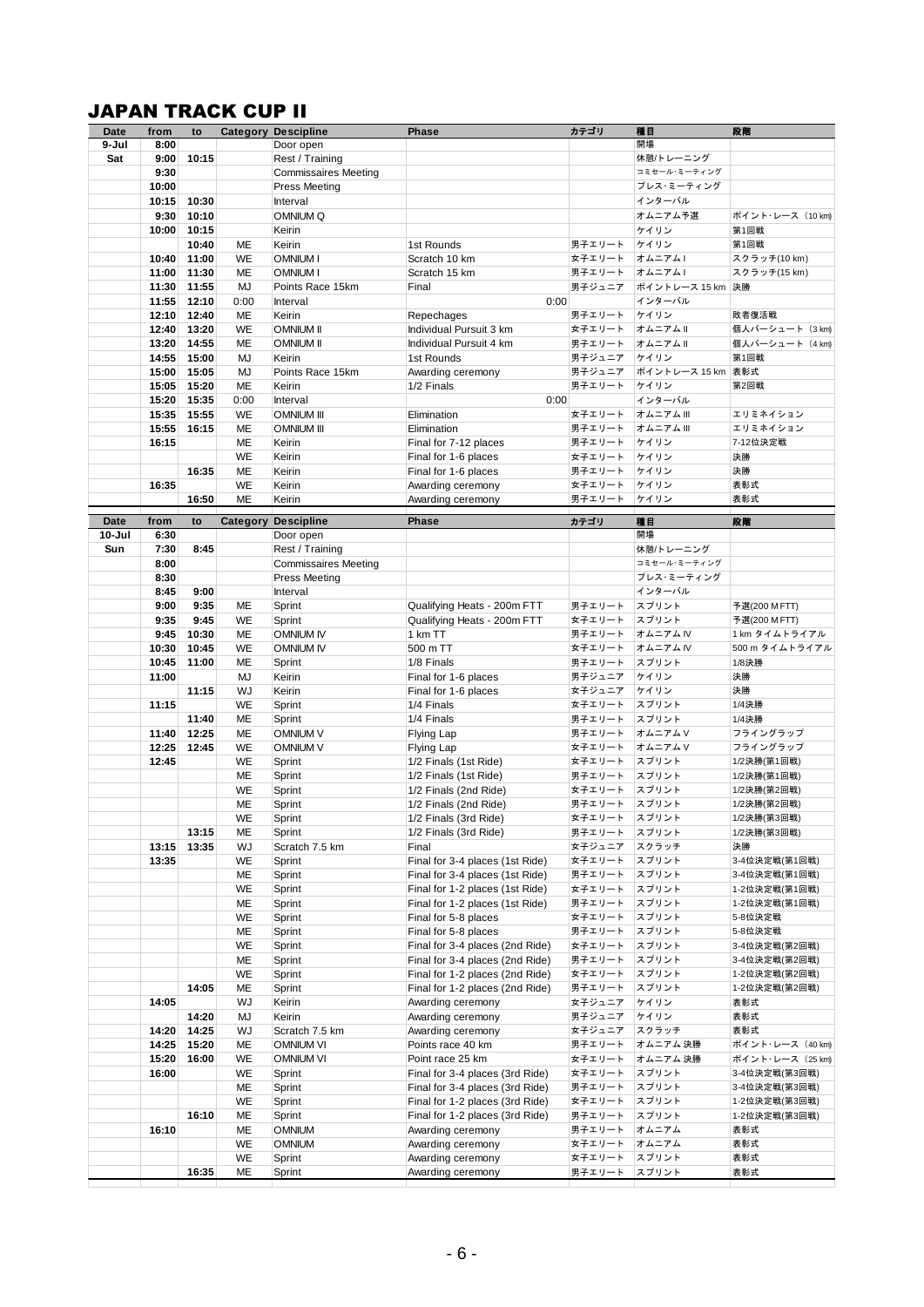# **IZU Velodrome - Plan /** 伊豆ベロドローム平面図

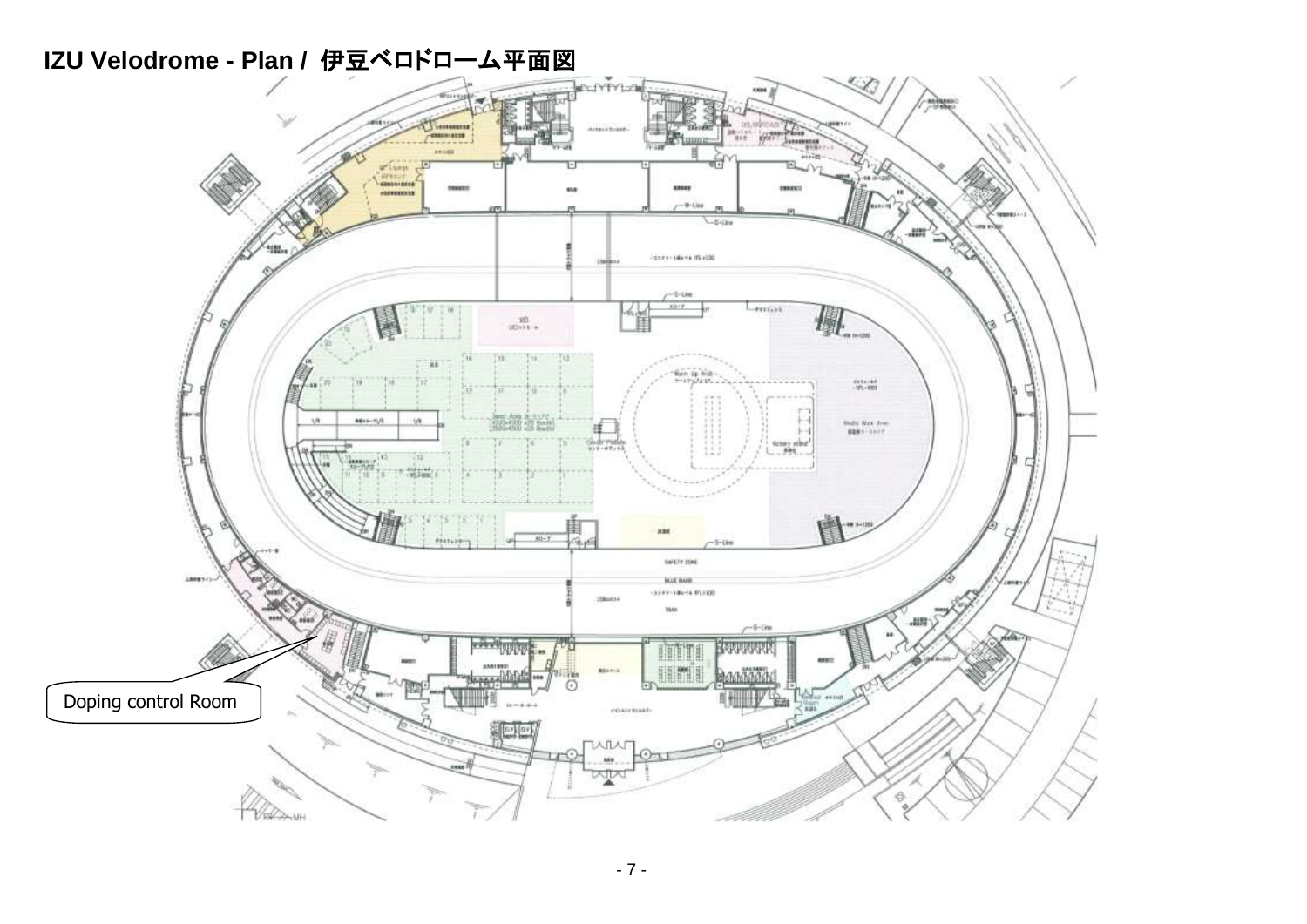